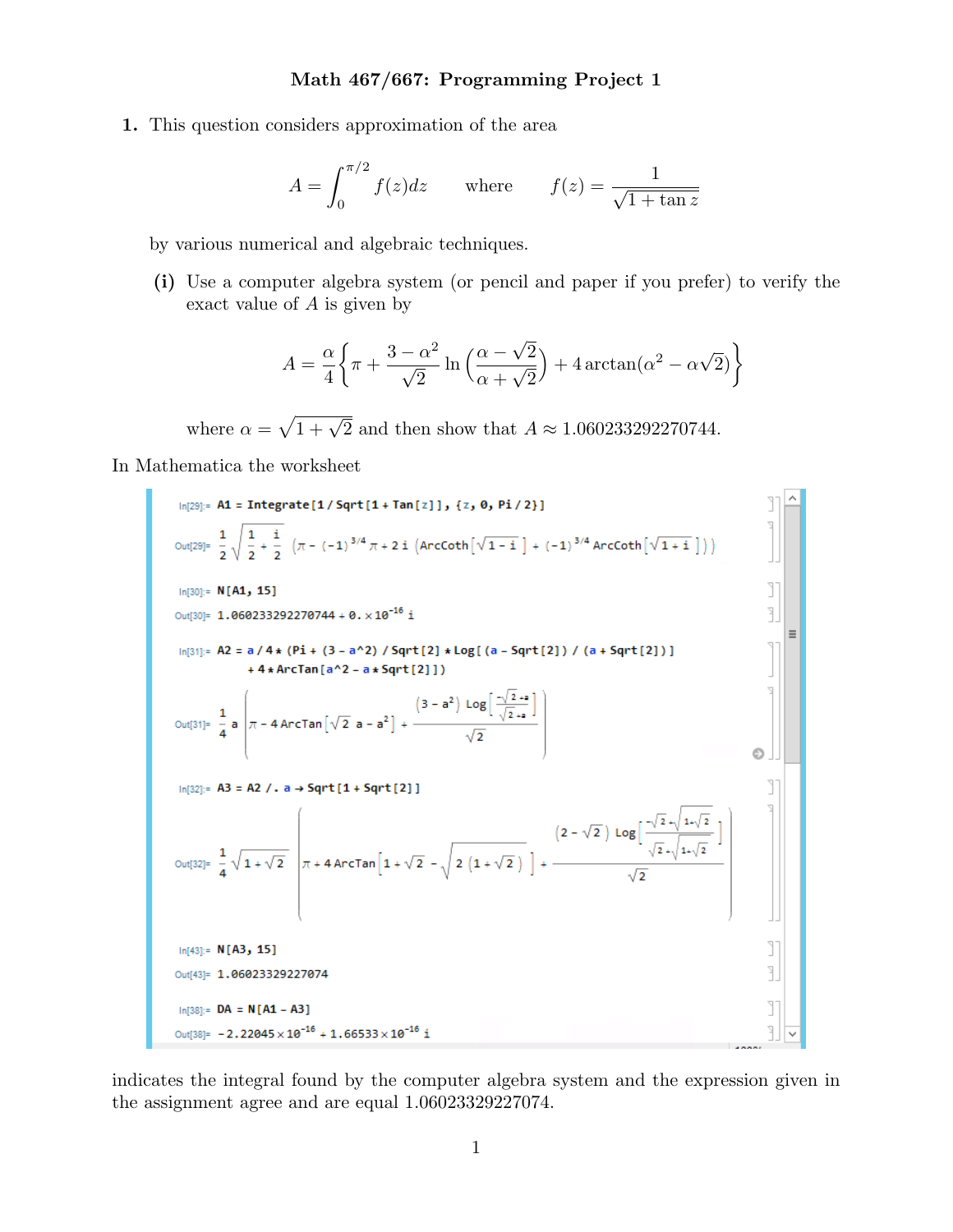**(ii)** Modify the program written in class or write your own to approximate *A* using the composite Gauss quadrature rule of order  $\mathcal{O}(h^{10})$  where  $h = (b-a)/m$ . Compute

 $A_m = \text{comp}(f, 0, \pi/2, m)$  and  $E_m = A_m - E$ 

for  $m = 2^{\ell}$  and  $\ell = 1, 2, ..., 12$ . The output should look like

| $2^{\wedge}1$ | Αm                      | Нm                    |
|---------------|-------------------------|-----------------------|
|               |                         |                       |
|               | 4 1.060389233493366e+00 | 1.559412226259660e-04 |
|               | 8 1.060288268508819e+00 | 5.497623807904084e-05 |

Note values for  $l > 3$  have been omitted in the above table.

The program

```
1 \times = [0., 0.5384693101056829,2 -0.5384693101056829, 0.9061798459386638, -0.9061798459386638]
3 A=[x.^0 x.^1 x.^2 x.^3 x.^4]'
4 B=[2,0,2/3,0,2/5]
5 W=A\B
6
7 function myf(x)
8 1/sqrt(1+tan(x))
9 end
10 function quad(f)
11 W^*f(x)12 end
13 function myg(j,x)
14 h/2*myf(x*h/2+a+h*j+h/2)
15 end
16 function comp(f)
17 s=018 for i=0:(m-1)19 s=s+quad(x->myg(i,x)))20 end
21 return s
22 end
23
24 using Printf
25 @printf("#%3s %6s %22s %22s\n","l","2^l","Am","Em");
26 for l=1:12
27 global a,b,m,h
28 m=2^l
29 a=0
30 b=pi/2
31 h=(b-a)/m
```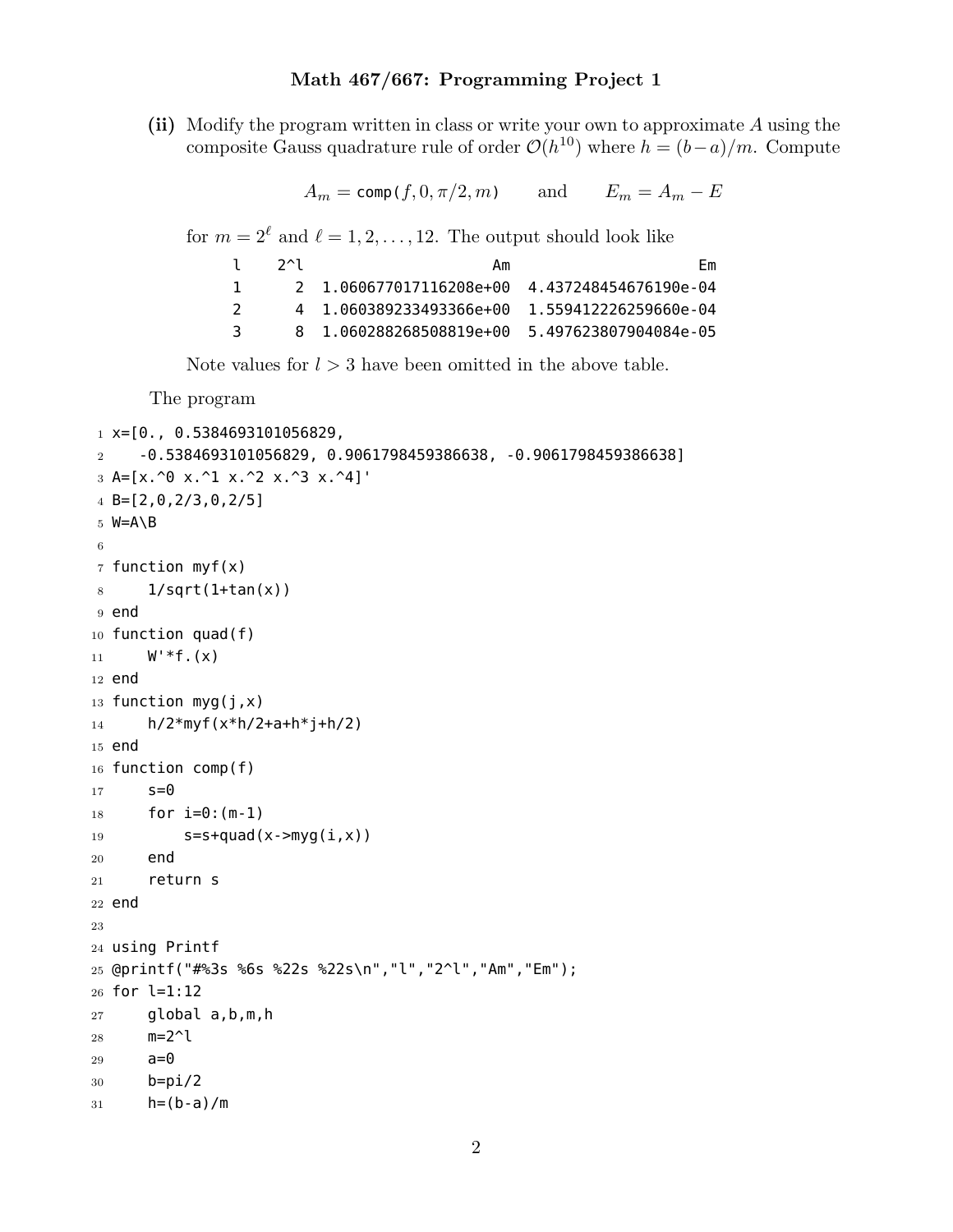```
32 ap=comp(myf)
33 ex=1.060233292270744
34 er=ap-ex
35 @printf("%4d %6d %22.15e %22.15e\n",l,m,ap,er)
36 end
```
when run produces the output

| # |               | $2^1$         | Аm                    | Em                    |
|---|---------------|---------------|-----------------------|-----------------------|
|   | 1             | $\mathcal{P}$ | 1.060677017116208e+00 | 4.437248454636222e-04 |
|   | $\mathcal{P}$ | 4             | 1.060389233493366e+00 | 1.559412226219692e-04 |
|   | 3             | 8             | 1.060288268508819e+00 | 5.497623807504404e-05 |
|   | 4             | 16            | 1.060252702176081e+00 | 1.940990533744191e-05 |
|   | 5             | 32            | 1.060240149969156e+00 | 6.857698412021662e-06 |
|   | 6             | 64            | 1.060235716000310e+00 | 2.423729565492749e-06 |
|   | 7             | 128           | 1.060234149041726e+00 | 8.567709819384817e-07 |
|   | 8             | 256           | 1.060233595159112e+00 | 3.028883677202998e-07 |
|   | 9             | 512           | 1.060233399353375e+00 | 1.070826309845785e-07 |
|   | 10            | 1024          | 1.060233330129361e+00 | 3.785861690808190e-08 |
|   | 11            | 2048          | 1.060233305655643e+00 | 1.338489852287239e-08 |
|   | 12            | 4096          | 1.060233297002993e+00 | 4.732249037076031e-09 |

Note that the first three lines of output agrees with the sample output provided in the statement of the question.

**(iii)** Plot log *E<sup>m</sup>* versus log *h* for the output obtained in the previous question. Do the points lie on a straight line? What is the slope of the line? What does the slope of the line indicate about the numerically observed order of convergence for this calculation? Is the numerically observed order of convergence consistent with what was expected theoretically? Explain.

The graph is



Note that the points lie on a straight line with a slope approximately equal to 1.5. This indicates that the order of convergence is  $\mathcal{O}(h^{1.5})$ . As the theoretical order of convergence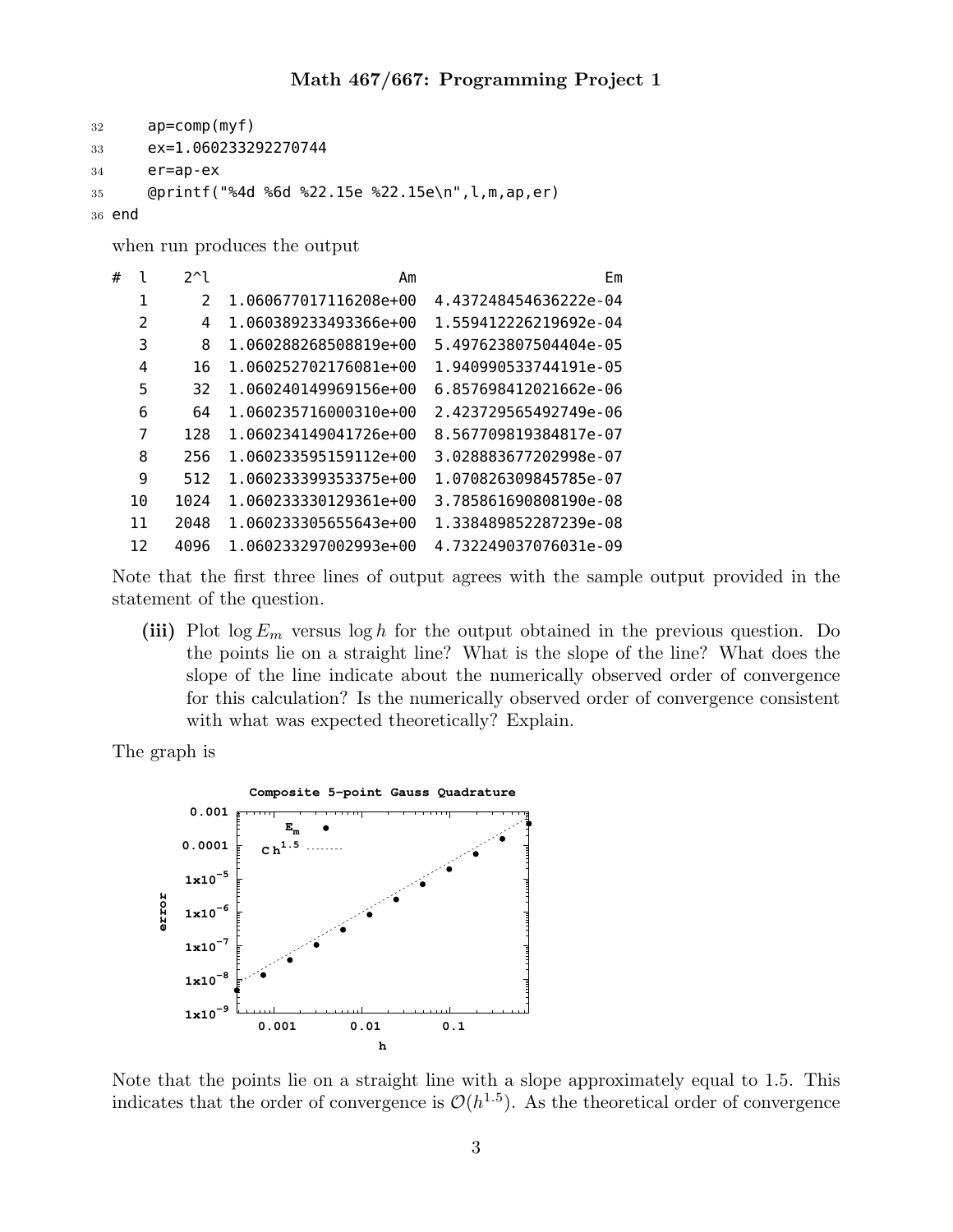was supposed to be  $\mathcal{O}(h^{10})$ , this is much less than what was expected. The reason for this is apparently because  $\tan z \to \infty$  as  $z \to \pi/2$  with the result that the function  $1/\sqrt{1 + \tan z}$ is not well approximated by polynomials near  $z = \pi/2$ .

(iv) Make the change of variables  $y = \tan z$  to transform the integral appearing in question (i) to the form

$$
\int_0^\infty g(y)dy.
$$

Write down an explicit formula for *g*(*y*).

Noting that

$$
z = \arctan y
$$
 it follows that  $dz = \frac{dy}{1+y^2}$ .

The limits of the transformed integral may be found by noting  $y \to \infty$  as  $z \nearrow \pi/2$  and  $y = 0$  when  $z = 0$ . Thus,

$$
\int_0^{\pi/2} \frac{dz}{\sqrt{1 + \tan z}} = \int_0^\infty \frac{dy}{(1 + y^2)\sqrt{1 + y}}.
$$

Therefore,

$$
g(y) = \frac{1}{(1+y^2)\sqrt{1+y}}.
$$

(v) Show that the further change of variables  $x = 2y/(1 + y) - 1$  transforms the integral in question (iv) into

$$
\int_{-1}^{1} h(x)\sqrt{1-x} \, dx \qquad \text{where} \qquad h(x) = \frac{2^{-1/2}}{1+x^2}.
$$

For the limits, note that

$$
x\Big|_{y=0} = \frac{2y}{1+y} - 1\Big|_{y=0} = -1 \quad \text{and} \quad \lim_{y \to \infty} x = \lim_{y \to \infty} \frac{2y}{1+y} - 1 = 2 - 1 = 1.
$$

Now, solving for *y* yields

$$
x(1 + y) = 2y - (1 + y), \quad x + xy = y - 1, \quad x + 1 = y - xy
$$
 so  $y = \frac{1 + x}{1 - x}.$ 

Consequently, by the chain rule

$$
\frac{dy}{dx} = \frac{d}{dx}\frac{1+x}{1-x} = \frac{(1-x) + (1+x)}{(1-x)^2} = \frac{2}{(1-x)^2}.
$$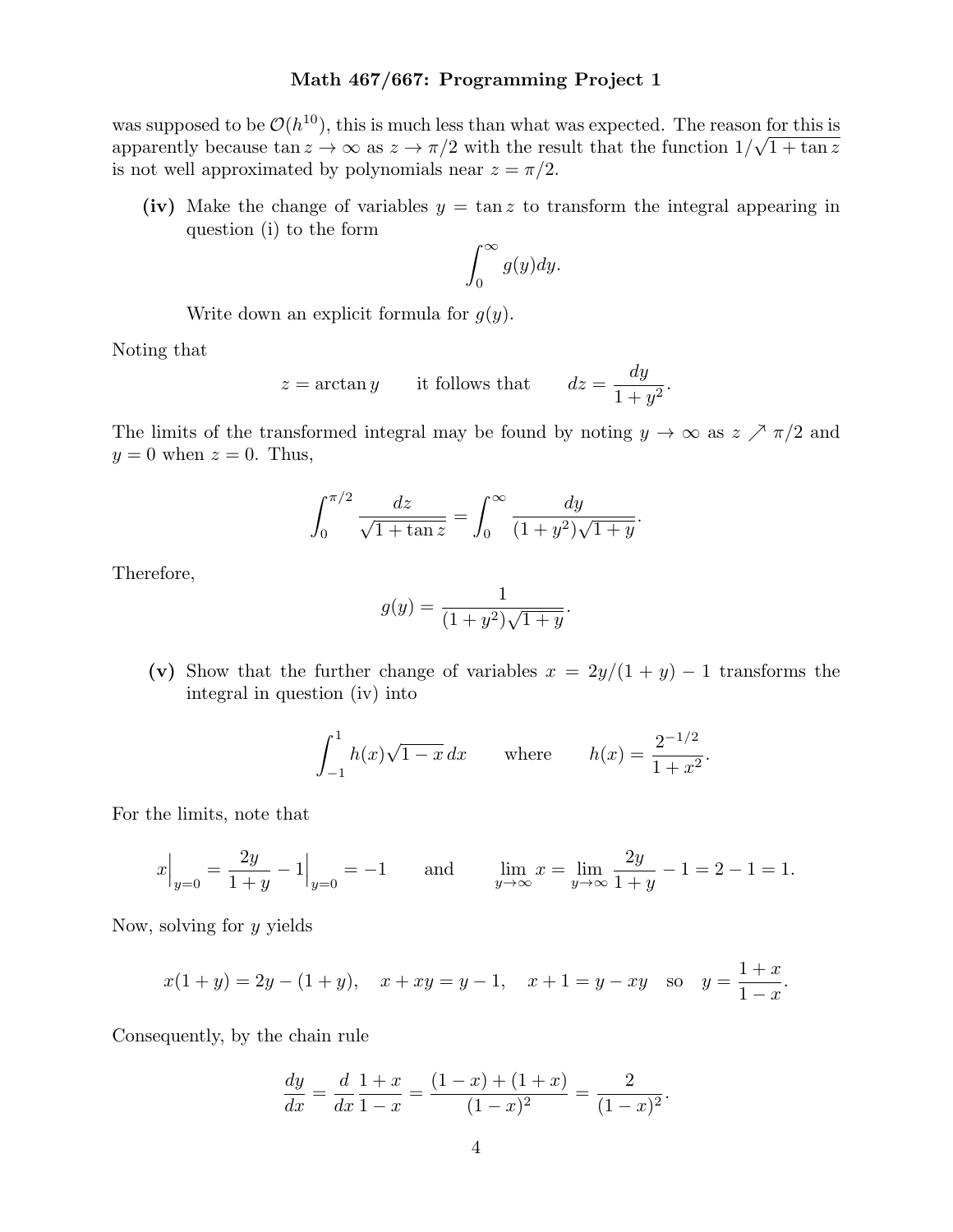Therefore,

$$
\int_0^\infty \frac{1}{(1+y^2)\sqrt{1+y}} = \int_{-1}^1 \frac{1}{\left(1+\left(\frac{1+x}{1-x}\right)^2\right)\sqrt{1+\left(\frac{1+x}{1-x}\right)}} \cdot \frac{2}{(1-x)^2} dx
$$

$$
= \int_{-1}^1 \frac{1}{\left((1-x)^2+(1+x)^2\right)\sqrt{2/(1-x)}} \cdot 2 dx
$$

$$
= \int_{-1}^1 \frac{\sqrt{2}\sqrt{1-x}}{2+2x^2} dx = \int_{-1}^1 \frac{\sqrt{1-x}}{\sqrt{2}(1+x^2)} dx
$$

verifies that  $h(x) = 2^{-1/2}/(1 + x^2)$ .

**(vi)** Define the weighted inner product and norm as

$$
(f,g) = \int_{-1}^{1} f(x)g(x)\sqrt{1-x} dx
$$
 and  $||f|| = \sqrt{(f,f)}$ .

Use a computer algebra system (or pencil and paper if you prefer) to find the orthonormal polynomials  $p_n$  with respect to this inner product for  $n = 0, 1, \ldots, 8$ .

In Mathematica the worksheet

```
\ln[4]: dp = Function [{f, g}, Integrate [f * g * Sqrt [1 - x], {x, -1, 1}]]
                                                                                                                                          IT
Out[4]= Function [f, g], \int_{-1}^{1} f g \sqrt{1-x} dxIn[5]:= nm = Function [f, Sqrt[dp[f, f]]]
                                                                                                                                          ונ
                                                                                                                                              \equivOut[5]= Function\left[f, \sqrt{dp[f, f]}\right]In[9]:=100 = 8For [k = 0, k \le N0, k++)w[k] = x^kFor [j = 0, j < k, j++)w[k] = w[k] - dp[v[j], x^k, v[j]];
          v[k] = Simplify[w[k] / nm[w[k]]];Print["v[", k, "]=", v[k]]]
                                                                                                                                          P
Out[9]= 8V[0] = \frac{\sqrt{3}}{2 \times 2^{1/4}}v[1] = \frac{\sqrt{7} (1 + 5x)}{8 \times 2^{1/4}}v [2] = \frac{\sqrt{11} (-17 + 14 \times 63 \times ^2)}{64 \times 2^{1/4}}v [3] = \frac{\sqrt{15} \left(-23 - 225 \times + 99 \times^2 + 429 \times^3\right)}{256 \times 2^{1/4}}v[4] = \frac{\sqrt{19} \left(827 - 1364 \times -9438 \times^2 + 2860 \times^3 + 12155 \times^4\right)}{4096 \times 2^{1/4}}
```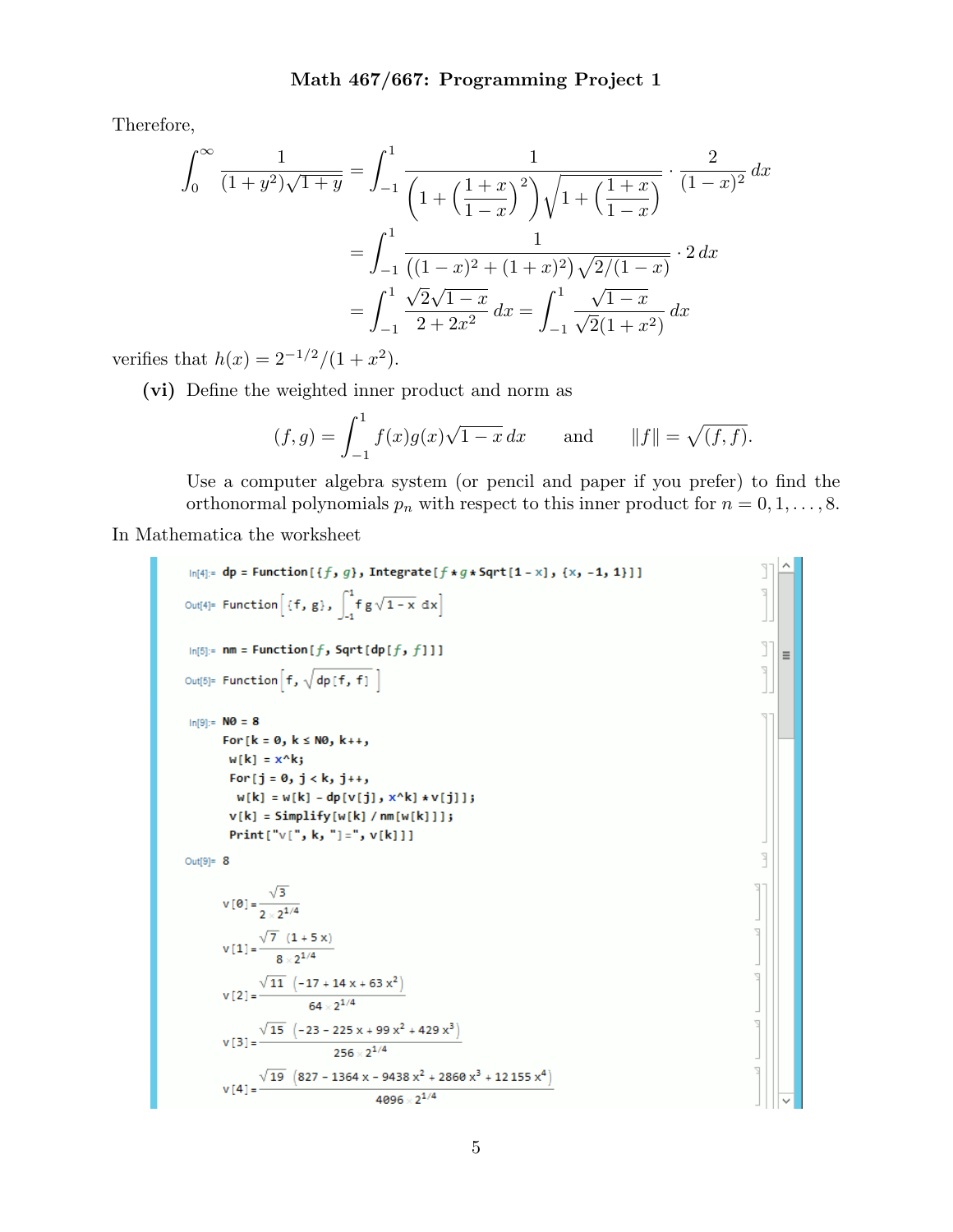$$
v[5] = \frac{\sqrt{23} \left(1207 + 17615 \times -15210 \times^2 - 90610 \times^3 + 20995 \times^4 + 88179 \times^5\right)}{16384 \times 2^{1/4}}
$$
  
\n
$$
v[6] = \frac{1}{131072 \times 2^{1/4}} 3 \sqrt{3}
$$
  
\n
$$
\left(-22181 + 54930 \times + 512805 \times^2 - 303620 \times^3 - 1661835 \times^4 + 312018 \times^5 + 1300075 \times^6\right)
$$
  
\n
$$
v[7] = \frac{1}{524288 \times 2^{1/4}} \sqrt{31} \left(-33511 - 650573 \times + 834309 \times^2 + 6319495 \times^3 - 2860165 \times^4 - 14820855 \times^5 + 2340135 \times^6 + 9694845 \times^7\right)
$$
  
\n
$$
v[8] = \frac{1}{16777216 \times 2^{1/4}}
$$
  
\n
$$
\sqrt{35} \left(2492243 - 8234600 \times - 96763884 \times^2 + 84746536 \times^3 + 566985650 \times^4 - 208134360 \times^5 - 1037918700 \times^6 + 141430680 \times^7 + 583401555 \times^8\right)
$$

indicates that

$$
p_8(x) = \frac{\sqrt{35}}{16777216 \cdot 2^{1/4}} \Big( 2492243 - 8234600x - 96763884x^2 + 84746536x^3 + 566985650x^4 - 208134360x^5 - 1037918700x^6 + 141430680x^7 + 583401555x^8 \Big).
$$

(vii) Find the eight roots  $x_k$  of  $p_8(x)$  and the corresponding weights  $w_k$  such that

$$
\int_{-1}^{1} x^j \sqrt{1-x} \, dx = \sum_{k=0}^{7} w_k x_k^j \qquad \text{for} \qquad j = 0, 1, \dots, 15.
$$

 $\equiv$ 

For reference the roots and weights you find should be consistent with

|                       | x k                 | w k                |
|-----------------------|---------------------|--------------------|
| $\lceil \cdot \rceil$ | -0.9624795445887677 | 0.1340407182534346 |
|                       | -0.8075678953806377 | 0.2835409515409297 |
|                       | -0.5496419355080006 | 0.3727176289987073 |

Note values for  $k > 2$  have been omitted from the above table.

Continuing the worksheet from the previous problem compute the roots of  $p_8(x)$  as

| $ln[14] = R8 = x /$ . Solve [v[8] = 0, x]                                                                                          |
|------------------------------------------------------------------------------------------------------------------------------------|
| Out[14]= $\left\{\bigcirc \circ -0.962\right\}$ , $\bigcirc -0.808\right]$ , $\bigcirc -0.550\right]$ , $\bigcirc -0.222\right]$ , |
| $\{\circledcirc\, 0.135 \}, \{\circledcirc\, 0.474 \}, \{\circledcirc\, 0.753 \}, \{\circledcirc\, 0.936 \}$                       |
| $ln[15] = R8n = N[R8, 16]$                                                                                                         |
| Out[15]= $[-0.9624795445887677, -0.8075678953806377]$                                                                              |
| $-0.5496419355080006, -0.2215282765736194, 0.1349372926691484,$                                                                    |
| 0.4742968263639596, 0.7532724966821605, 0.9362867939115145}                                                                        |

To find the weights first compute the integrals

$$
B_j = \int_{-1}^{1} x^j \sqrt{1-x} \, dx \qquad \text{for} \qquad j = 0, 1, \dots, 7
$$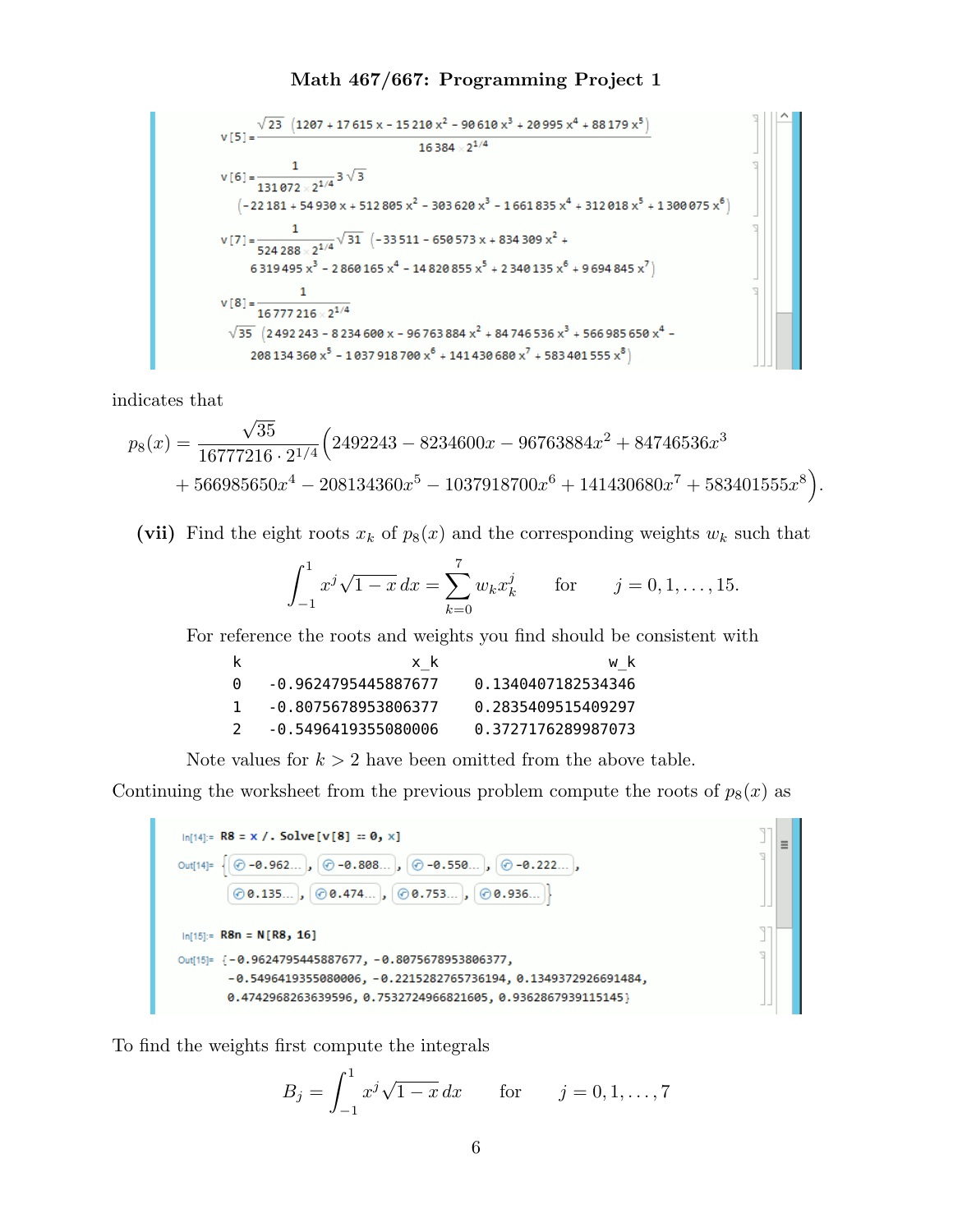using Mathematica as

```
\ln[8]:= For [j = 0, j < 8, j + +,
       B[j] = dp[x^{\wedge}j, 1]In[11]:= N[Table[B[j], \{j, 0, 7\}], 16]Out[11]= {1.885618083164127, -0.3771236166328253,
       0.5926228261372970, -0.2334574769631776, 0.3444722212533599,
       -0.1701640028429831, 0.2409924143584388, -0.1342917910867198
```
Then find the weights by solving the system of linear equations

$$
\sum_{k=0}^{7} w_k x_k^j = B_j \quad \text{for} \quad j = 0, 1, ..., 7.
$$

Note that similar equations for  $j = 8, \ldots, 15$  are automatically satisfied by the orthogonality properties of the the polynomials. The Julia program

```
1 \times = [ -0.9624795445887677, -0.8075678953806377, -0.5496419355080006,
2 -0.2215282765736194, 0.1349372926691484, 0.4742968263639596,
3 0.7532724966821605, 0.9362867939115145]
4 A=[x.^0 x.^1 x.^2 x.^3 x.^4 x.^5 x.^6 x.^7]'
5 B=[1.885618083164127, -0.3771236166328253, 0.5926228261372970,
6 -0.2334574769631776, 0.3444722212533599, -0.1701640028429831,
7 0.2409924143584388, -0.1342917910867198]
8
9 w=A\B
10 using Printf
11 @printf("#%3s %22s %22s\n","k","x[k]","w[k]")
12 for k=1:8
13 @printf("%4d %22.16f %22.16f\n",k,x[k],w[k])
```
14 end

calculates the weights and produces the output

| # | k             | x[k]                | w[k]               |
|---|---------------|---------------------|--------------------|
|   | 1             | -0.9624795445887677 | 0.1340407182534332 |
|   | $\mathcal{L}$ | -0.8075678953806377 | 0.2835409515409342 |
|   | 3             | -0.5496419355080006 | 0.3727176289986990 |
|   | 4             | -0.2215282765736194 | 0.3865591072659580 |
|   | 5             | 0.1349372926691484  | 0.3306471833577256 |
|   | 6             | 0.4742968263639596  | 0.2290526625904178 |
|   | 7             | 0.7532724966821605  | 0.1172417908442615 |
|   | 8             | 0.9362867939115145  | 0.0318180403126977 |

which agrees to within rounding error of the desired output.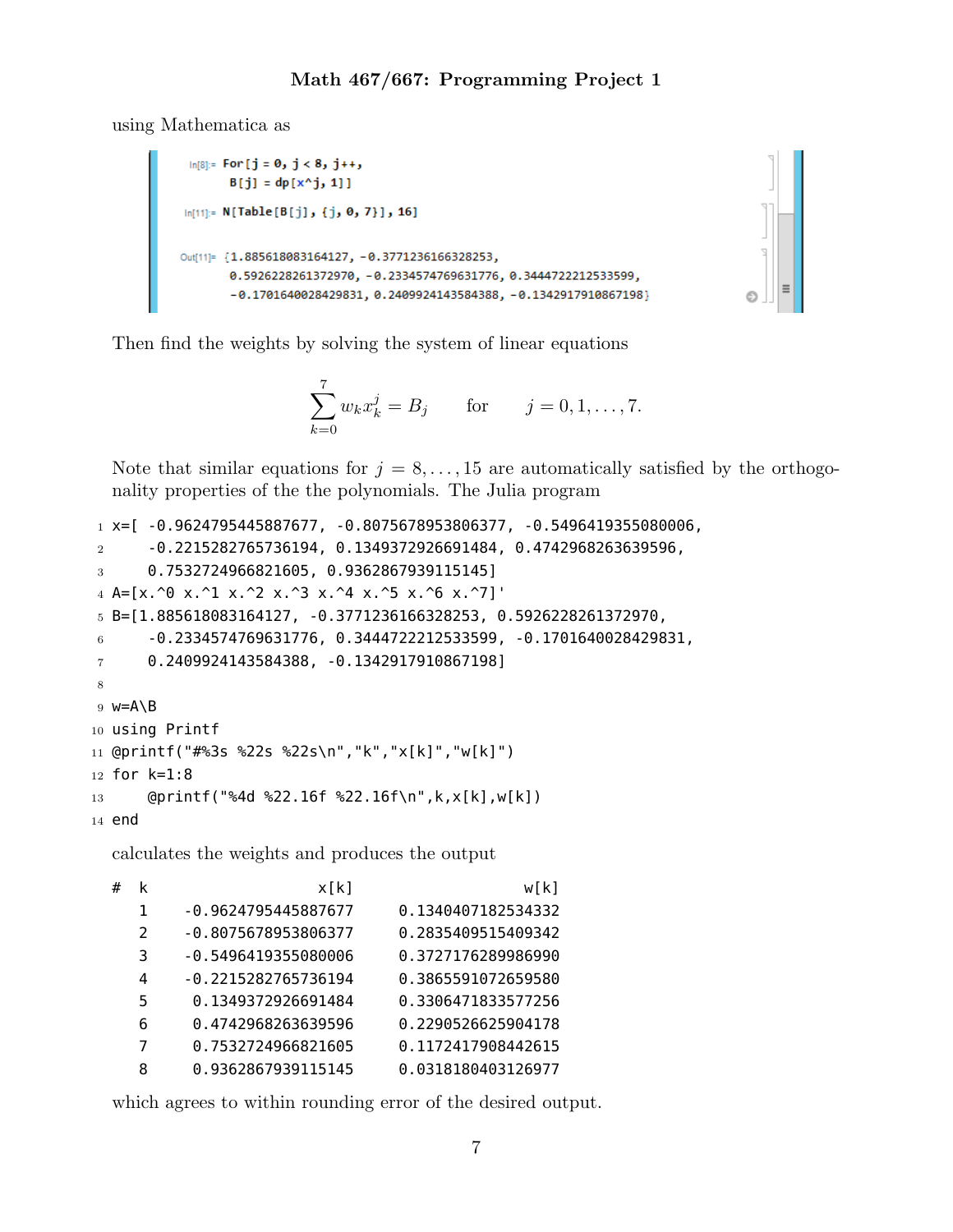**(viii)** Use the weighted eight-point Gauss quadrature method developed above to approximate the area *A*. What is the error in this approximation? How does the composite formula used in question (ii) compare in terms of computational effort?

Modification of the Julia program in the previous question led to

```
1 \text{ x} =[ -0.9624795445887677, -0.8075678953806377, -0.5496419355080006,
2 -0.2215282765736194, 0.1349372926691484, 0.4742968263639596,
3 0.7532724966821605, 0.9362867939115145]
4 A=[x.^0 x.^1 x.^2 x.^3 x.^4 x.^5 x.^6 x.^7]'
5 B=[1.885618083164127, -0.3771236166328253, 0.5926228261372970,
6 -0.2334574769631776, 0.3444722212533599, -0.1701640028429831,
7 0.2409924143584388, -0.1342917910867198]
8
9 w=A\B
10 f(x)=2^(-1/2)/(1+x^2)11 approx=w' * f. (x)12 exact=1.060233292270744
13 error=approx-exact
14 println("A=",approx)
15 println("error=",error)
  with the output
  A=1.0602323209055566
```
error=-9.713651873966e-7

After all the work was done to find the roots and weights, it took only 8 functional evaluations of  $h(x)$  to approximate *A* to within about  $9.7 \times 10^{-7}$ . This error level is similar to taking  $l = 7$  in the answer to question (ii). Thus, the composite formula took

$$
2^7 \cdot 5 = 640
$$

functional evaluations to arrives at a similar accuracy. Neglecting all the work needed to construct the new formula, which was anyway not much different that making the original Gauss quadrature rule in the first place, we conclude that the new weighted formula is  $640/8 = 100$  times more efficient.

**(ix)** [Extra Credit and Math/CS 667] Let quad\_w(*f*) be the weighted eight-point method above and let  $\mathsf{quad}(f)$  be the standard five-point Gauss rule. Show that

$$
\int_{b-h}^{b} \phi(t)\sqrt{b-t} \, dt = \frac{h^{3/2}}{2^{3/2}} \int_{-1}^{1} \phi\left(\frac{xh}{2} + b - \frac{h}{2}\right)\sqrt{1-x} \, dx.
$$

Setting  $h = (b - a)/m$  leads to the hybrid composite quadrature formula

$$
\int_a^b f(x)dx \approx \text{hybrid}(f, a, b, m) = \sum_{j=0}^{m-2} \text{quad}(g_j) + \text{quad\_w}(\psi)
$$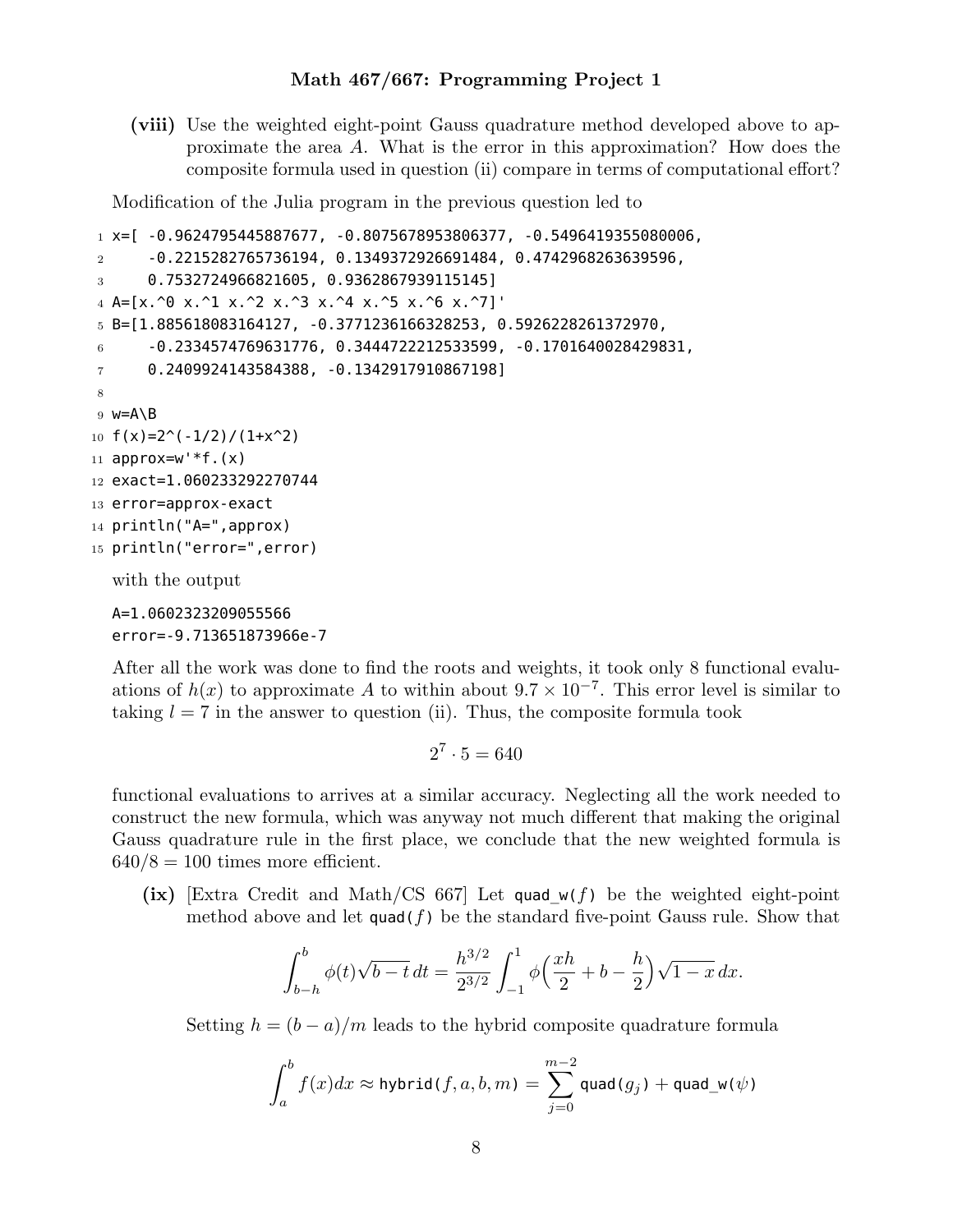where  $f(x) = \phi(x)\sqrt{b-x}$ ,

$$
g_j(x) = \frac{h}{2} f\left(\frac{xh}{2} + a + h j + \frac{h}{2}\right)
$$
 and  $\psi(x) = \frac{h^{3/2}}{2^{3/2}} \phi\left(\frac{xh}{2} + b - \frac{h}{2}\right).$ 

Numerically determine the order of convergence of this method by approximating

$$
\frac{1}{\sqrt{2}}\int_{-1}^1\frac{\sqrt{1-x}}{1+x^2}dx
$$

following a similar procedure as in questions (ii) and (iii). Is there a way to fix this method so it converges faster?

Consider the change of variables given by

$$
t = \frac{xh}{2} + b - \frac{h}{2} \quad \text{and} \quad dt = \frac{h}{2} dx.
$$

Since  $t = b$  when  $x = 1$  and  $t = b - h$  when  $x = -1$  the limits are correct and

$$
\int_{b-h}^{b} \phi(t)\sqrt{b-t} dt = \int_{-1}^{1} \phi\left(\frac{xh}{2} + b - \frac{h}{2}\right)\sqrt{b - \left(\frac{xh}{2} + b - \frac{h}{2}\right)} \cdot \frac{h}{2} dx
$$
  
= 
$$
\frac{h^{3/2}}{2^{3/2}} \int_{-1}^{1} \phi\left(\frac{xh}{2} + b - \frac{h}{2}\right)\sqrt{1-x} dx.
$$

This verifies the change of variables. Now, the Julia program

```
1 Gx=[0., 0.5384693101056829,
2 -0.5384693101056829, 0.9061798459386638, -0.9061798459386638]
3 GA=[Gx.^0 Gx.^1 Gx.^2 Gx.^3 Gx.^4]'
4 GB=[2,0,2/3,0,2/5]
5 Gw=GA\GB
6
7 Wx=[ -0.9624795445887677, -0.8075678953806377, -0.5496419355080006,
8 -0.2215282765736194, 0.1349372926691484, 0.4742968263639596,
9 0.7532724966821605, 0.9362867939115145]
10 WA=[Wx.^0 Wx.^1 Wx.^2 Wx.^3 Wx.^4 Wx.^5 Wx.^6 Wx.^7]'
11 WB=[1.885618083164127, -0.3771236166328253, 0.5926228261372970,
12 -0.2334574769631776, 0.3444722212533599, -0.1701640028429831,
13 0.2409924143584388, -0.1342917910867198]
14 Ww=WA\WB
15
16 exact=1.060233292270744
17
18 function myh(x)19 2^{\wedge}(-1/2)/(1+x^{\wedge}2)
```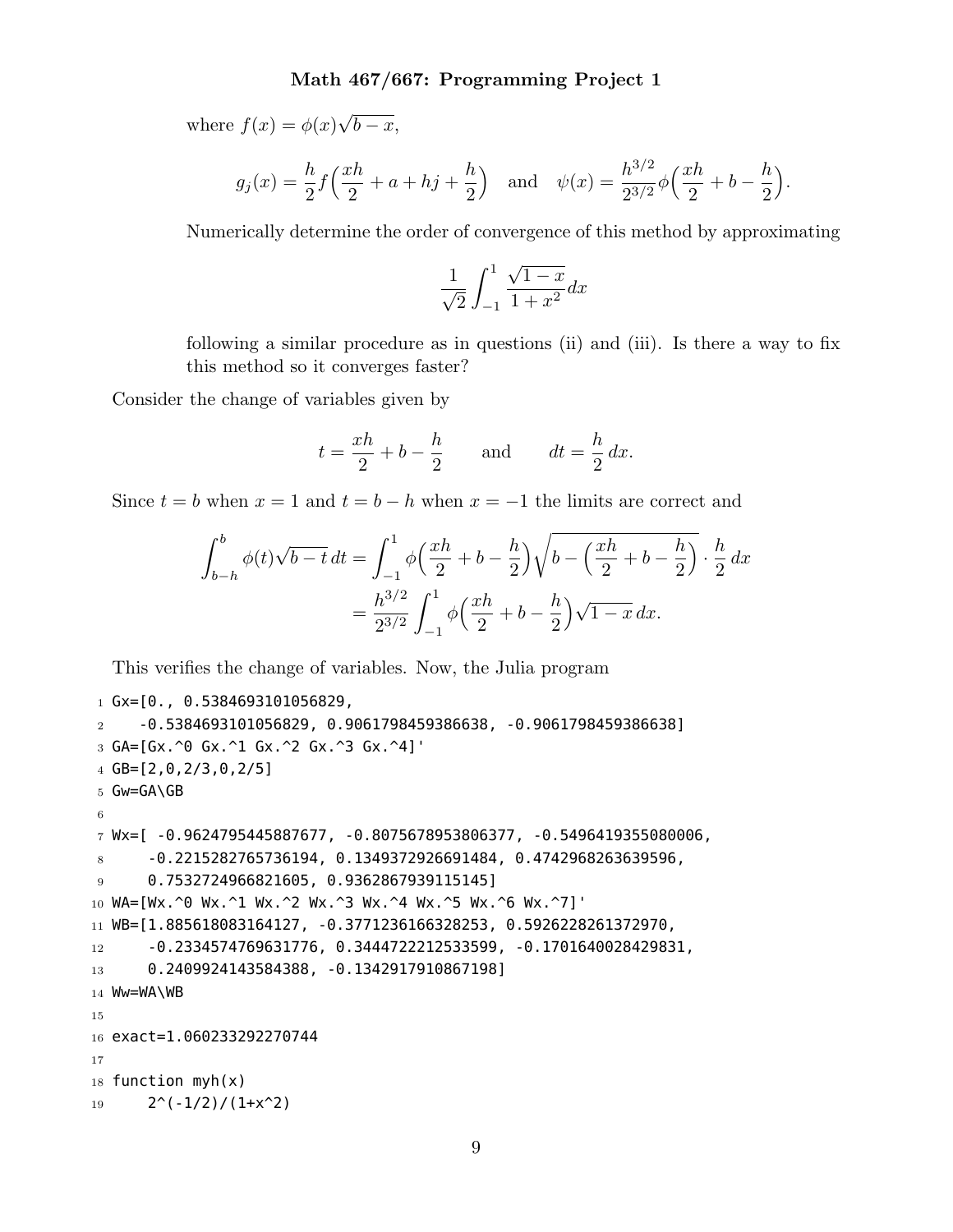```
20 end
21 function myf(x)
22 myh(x)*sqrt(1-x)
23 end
24
25 function Gquad(f)
26 GW^*f.(GX)27 end
28 function Wquad(f)
29 Ww'*f.(Wx)
30 end
31
32 function Gmyg(j,x)
33 h/2*myf(x*h/2+a+h*j+h/2)
34 end
35 function Wmyg(x)
36 (h/2)^(3/2)*myh(x*h/2+b-h/2)
37 end
38 function comp(f)
39 S=040 for i=0:(m-2)
41 s=s+Gquad(x->Gmyg(i,x))42 end
43 s=s+Wquad(x.-)Wmyg(x))44 return s
45 end
46
47 using Printf
48 @printf("#%3s %6s %22s %22s\n","l","2^l","Am","Em");
49 for l=1:12
50 global a,b,m,h
51 \qquad m=2^l52 a=-1
53 b=1
54 h=(b-a)/m
55 ap=comp(myf)
56 er=ap-exact
57 @printf("%4d %6d %22.15e %22.15e\n",l,m,ap,er)
58 end
  with output
  # l 2^l \qquad \qquad Am \qquad \qquad Em
```